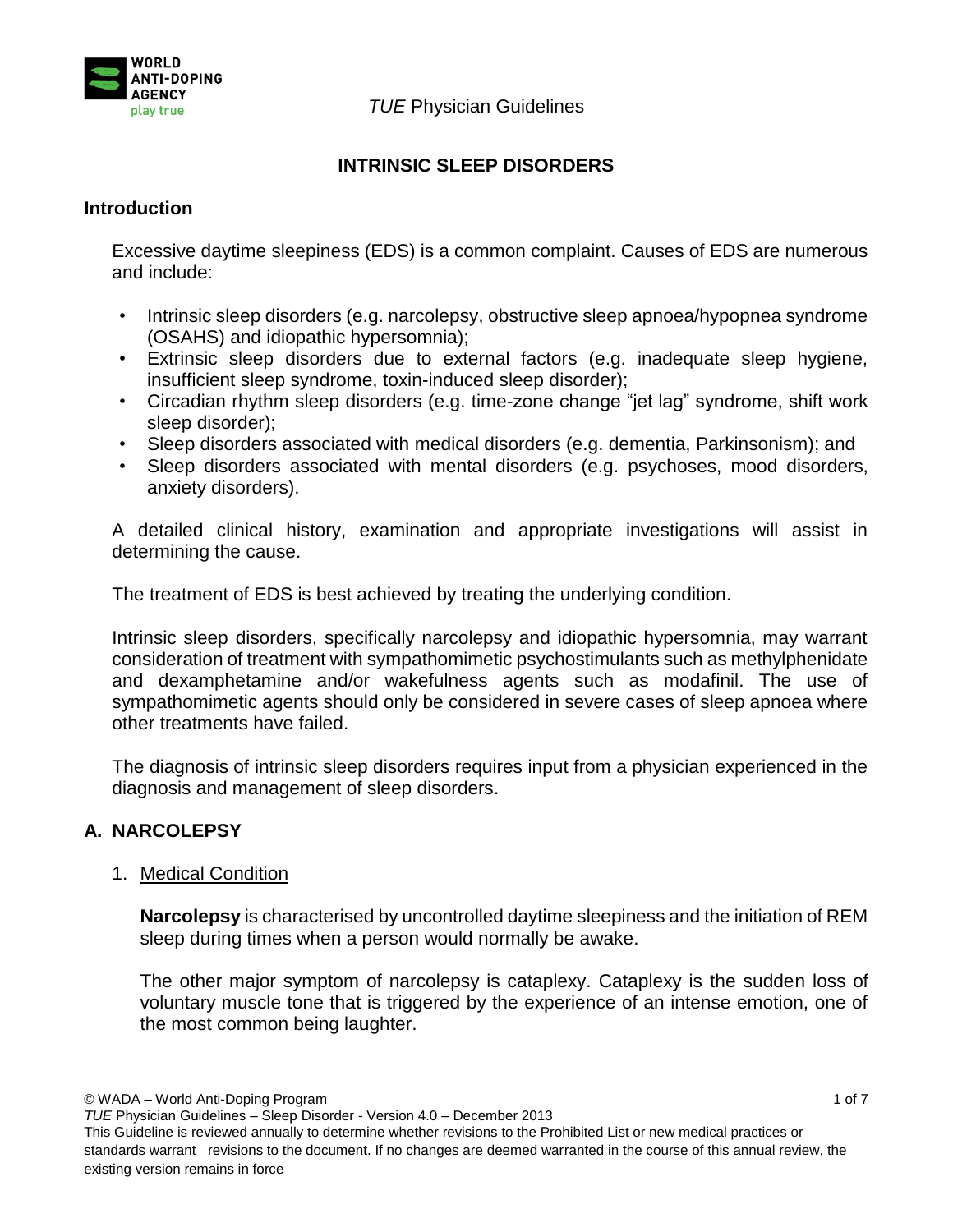

*TUE* Physician Guidelines Intrinsic Sleep Disorder

Other symptoms can include sleep paralysis (which consists of transient episodes of complete paralysis while falling asleep or during waking) and/or vivid auditory or visual hallucinations while falling asleep (hypnagogic hallucinations), night time sleep is almost always described as disturbed. Narcolepsy is a lifelong illness without a cure, typically symptoms first become noticeable between the ages of 10 and 30; diagnosis can be difficult as the symptoms can develop slowly over many years before they become severe enough to effect daily life

2. Diagnosis criteria

Diagnostic criteria (based on the American Academy of Sleep Medicine criteria):

- a. Complaint of severe excessive daytime sleepiness occurring daily for at least 3 months; typically, patients sleep for a short time and feel somewhat refreshed afterwards for short periods of time;
- b. Definite history of cataplexy, i.e. sudden loss of muscle tone triggered by strong emotions (fear, surprise, or, most reliably, positive items, such as joking or laughing); this is transient (less than 2 minutes) and can affect the knees, neck, or face. There is no loss of consciousness as occurs in "drop attacks" or fainting or other sudden losses of muscle tone;
- c. Exclusion of any medical or psychiatric conditions that could account for hypersomnia. This should involve a neurological and psychiatric examination and a negative drug screen. Brain imaging is not mandatory;
- d. Exclusion of respiratory and other causes of sleep disturbance by night time polysomnography in a centre experienced in sleep disorder diagnosis;
- e. Demonstration of at least 2 sleep onsets in REM (SOREMs) during a Multiple Sleep Latency Test (MSLT), with a mean sleep latency of less than 8 minutes (typically less than 5 minutes) for the 4 sessions of the test. The MSLT must be preceded by nocturnal polysomnography. Sleep prior to the MSLT must be at least 6 hours in duration.

N.B: It is important to note that SOREMs, on their own, are not diagnostic of narcolepsy and may be a normal phenomenon. Supportive history and short sleep latency on the MSLT should accompany SOREMs.

# **B. NARCOLEPSY WITHOUT CATAPLEXY (IDIOPATHIC HYPERSOMNIA)**

## 1. Medical Condition

**Narcolepsy without cataplexy** can be considered a form of idiopathic hypersomnolence.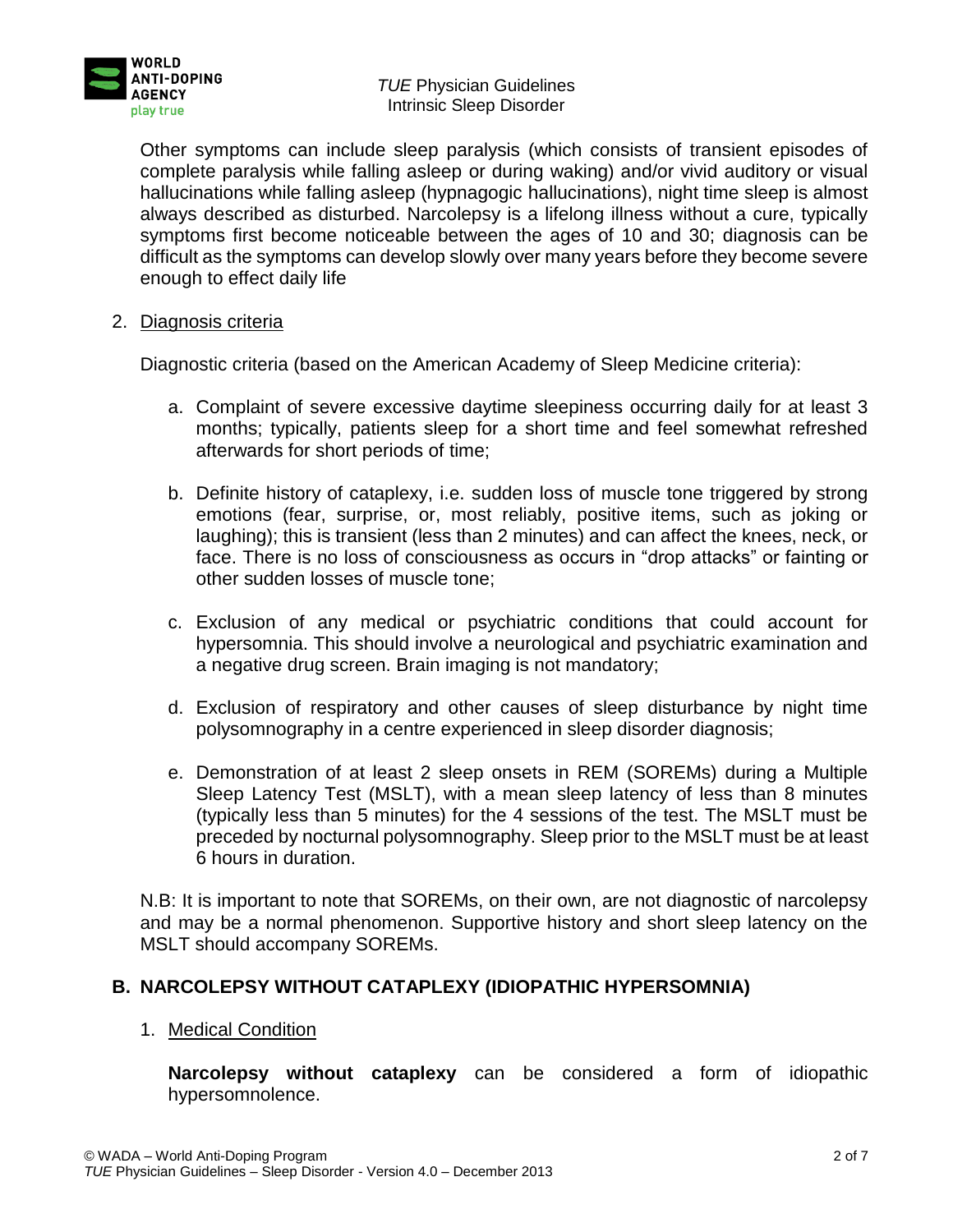

## 2. Diagnosis criteria

This diagnosis, in the context of a TUE application, may only be accepted with the greatest caution. There must be objective evidence of excessive daytime sleepiness with extrinsic causes excluded.

The following diagnostic criteria should be met:

- a. Excessive daytime sleepiness with refreshing naps and no clear cataplexy. (Cataplexy may however appear several years after the onset of sleepiness and result in a diagnosis of true narcolepsy.);
- b. Absence of respiratory disturbance on night time polysomnography. (in the case of repeated awakenings, upper airway resistance syndrome i.e. multiple respiratory events related arousals, must be ruled out through oesophageal pressure monitoring, and periodic limb movements through tibialis anterior EMG recording);
- c. Demonstration of at least 2 SOREMs during the MSLT, with a mean sleep latency of less than 8 minutes. (The preceding night time sleep duration should be more than 6 hours, in order to rule out "sleep rebound." Recent use of antidepressants should be eliminated by drug screening, since there may be a rebound of REMsleep in the days following cessation of these compounds. Ideally, monitoring of sleep time for one week previously should be performed to exclude behaviourally induced insufficient sleep as a cause of excessive sleepiness);
- d. Exclusion of causes of extrinsic sleep disorders by a full history and examination focusing on neurological and psychiatric cause.

## **C. SLEEP APNOEA/HYPOPNEA SYNDROME (OSAHS)**

1. Medical Condition

**Sleep Apnoea** is a sleep disorder characterised by abnormal pauses in breathing or instances of abnormally reduced breathing during sleep. Each pause in breathing, called an apnoea, can last from a few seconds to minutes and may occur 5 to 30 times or more an hour. The most common type of sleep apnoea is obstructive sleep apnoea (OSA). The individual with sleep apnoea is rarely aware of having difficulty breathing, even upon awakening. Sleep apnoea is recognised as a problem by others witnessing the individual during episodes (usually loud snoring and breathing pauses) or due to daytime sleepiness secondary to significant levels of sleep disturbance.

#### 2. Diagnosis criteria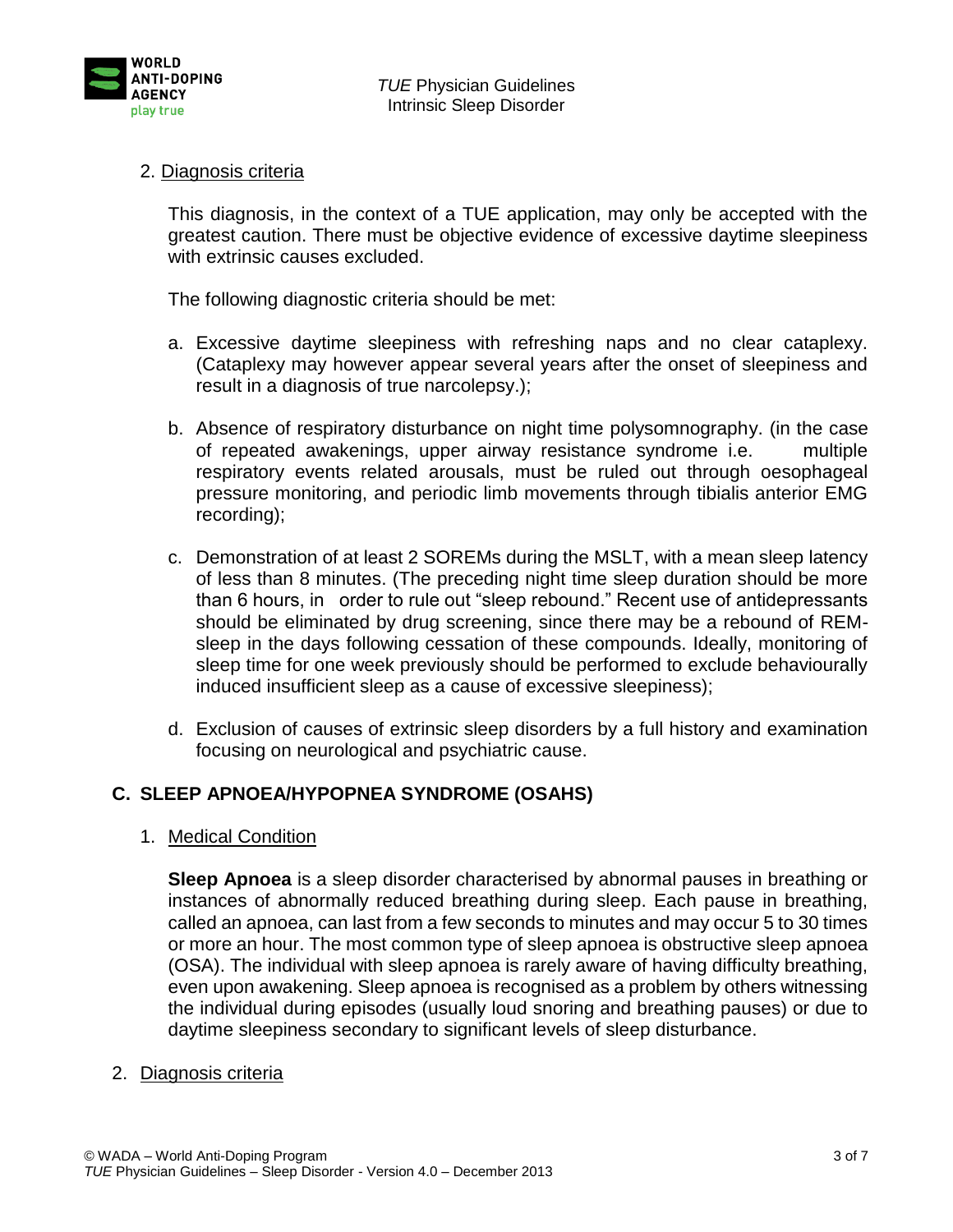

*TUE* Physician Guidelines Intrinsic Sleep Disorder

Sleep apnoea is diagnosed with an overnight sleep study (polysomnnography). There is no absolute cut-off level but most specialists would consider patients with more than 10 apnoeas or hypopneas per hour of sleep as having OSA. The presence of moderate to severe sleepiness in addition to sleep study features of OSA is often denoted as obstructive sleep apnoea syndrome.

## **3. Medical Best Practice Treatment**

Both sympathomimetic psychostimulants (e.g. methylphenidate and amphetamine derivatives) and wakefulness agents (e.g. modafinil) are considered to be appropriate treatment options for the EDS component of narcolepsy and narcolepsy without cataplexy. They have no effect on the cataplexy component of narcolepsy.

Different countries around the world have differing preferences for which group of drugs they consider first line, however, methylphenidate is often preferred to dexamphetamine as it has a more rapid action and is considered to have fewer adverse effects.

The use of sympathomimetic agents or modafinil should only be considered in severe cases of sleep apnoea when there has been demonstrable failure of CPAP (continuous positive airway pressure) to improve the sleep apnoea. The initial treatment of sleep apnoea is to institute behavioural change, including weight loss and reduced alcohol intake, however the mainstay of treatment for moderate to severe sleep apnoea is the use of CPAP. Evidence of failed CPAP is required, in particular in the form of objective investigations such as polysomnography, prior to the commencement of sympathomimetic agents or modafinil.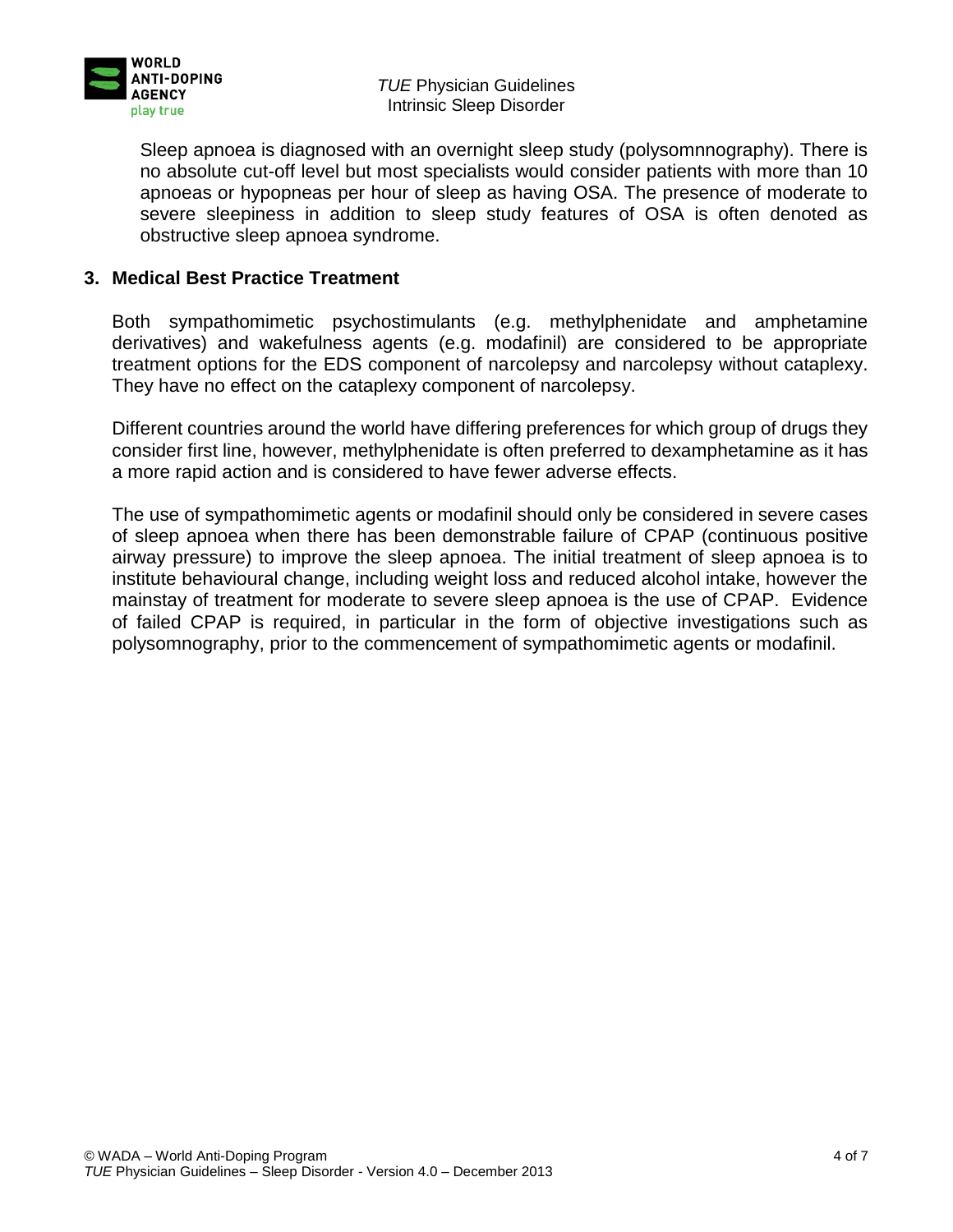

| <b>Name of Prohibited</b><br><b>Substances</b> | <b>Route</b> | <b>Dose/Frequency</b>                                                                                                                                                                                                                                                                                                                                                                                                            | <b>Recommended duration</b><br>of treatment                                                                                                                           |
|------------------------------------------------|--------------|----------------------------------------------------------------------------------------------------------------------------------------------------------------------------------------------------------------------------------------------------------------------------------------------------------------------------------------------------------------------------------------------------------------------------------|-----------------------------------------------------------------------------------------------------------------------------------------------------------------------|
| <b>Modafinil</b>                               | Oral         | The mean dosage is 200-<br>400 mg in two divided<br>doses (morning & noon; not<br>later than 4 pm to avoid<br>sleep onset insomnia, the<br>half-life being 10-12 hours);<br>or as a single dose in the<br>morning.                                                                                                                                                                                                               | Indefinite but regular<br>review by a sleep<br>specialist is considered<br>to be the accepted<br>practice to regulate<br>medication and observe<br>clinical progress. |
| Dexamphetamine,<br>methylphenidate             | Oral         | Dexamphetamine:<br>5-60mg in divided doses.<br>The usual initial dose is 5 to<br>10 mg daily in divided<br>doses, increased if<br>necessary by 5 to 10 mg at<br>weekly intervals to a<br>maximum of 60 mg daily.<br>Methylphenidate:<br>10-60mg<br>The usual oral dose is 20 to<br>30 mg daily in divided<br>doses, normally 30 to 45<br>minutes before meals, but<br>the effective dose may<br>range from 10 to 60 mg<br>daily. | Indefinite but regular<br>review by a sleep<br>specialist is considered<br>to be the accepted<br>practice to regulate<br>medication and observe<br>clinical progress. |

# **4. Other Non-Prohibited Alternative Treatments**

- A. Narcolepsy and idiopathic hypersomnia
	- Scheduled or ad libitum naps (short naps may be helpful to some people, regular sleep hours and avoidance of sleep deprivation are very important, large meals should also be avoided during the day)
	- Caffeine
	- SSRI, SNRI or tricyclic antidepressants in small dosages are the primary treatment necessary for cataplexy and sleep paralysis. (Patients requiring both central stimulants and tricyclic antidepressants require careful monitoring as the combination may produce serious adverse effects such as cardiac arrhythmias or hypertension).
	- B. Sleep apnoea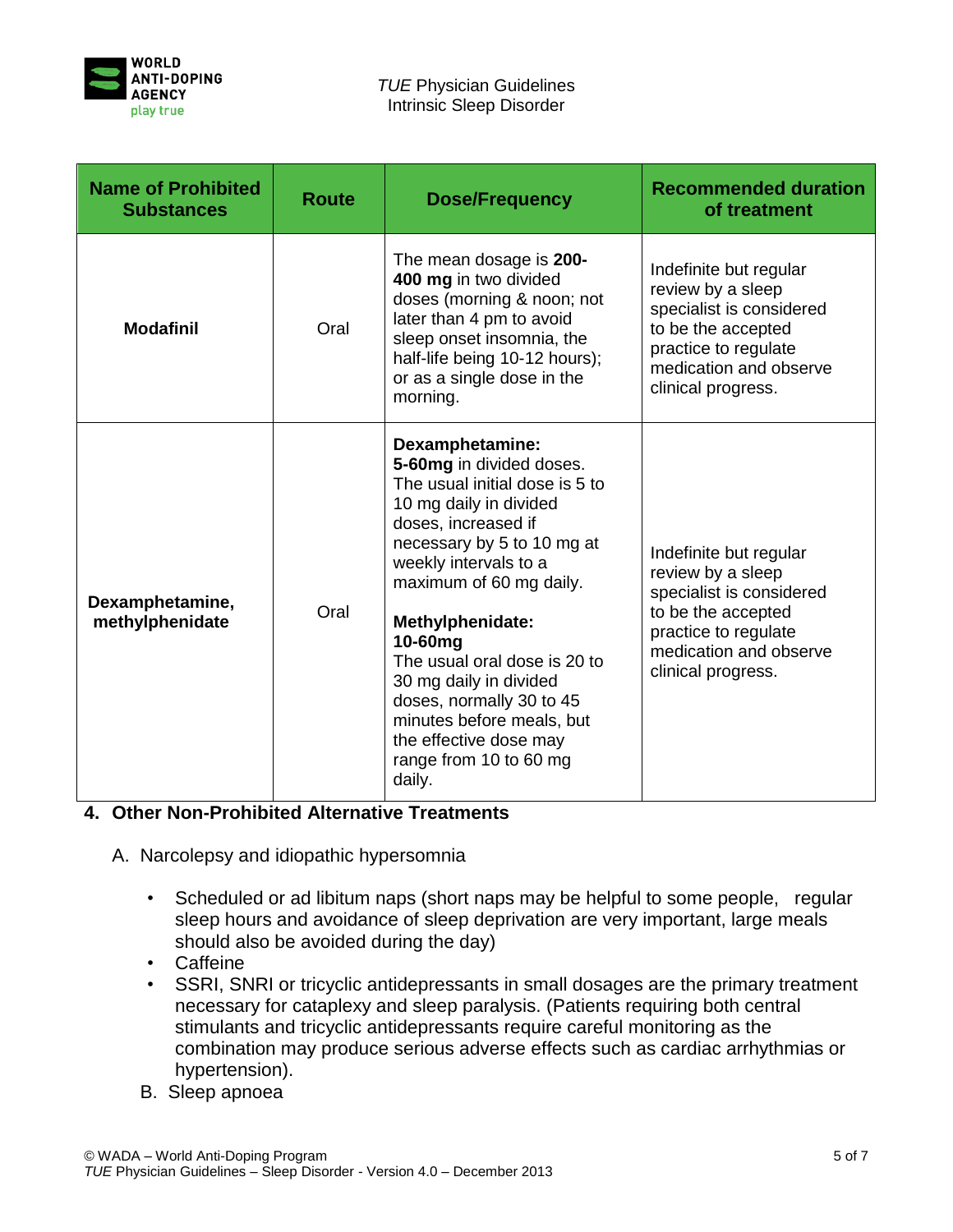

- CPAP (must have demonstrable failure of this to be able to trial stimulant medication)
- Behavioural change including reduced alcohol intake and weight loss

## **5. Consequences to Health If Treatment Is Withheld**

Impairment of daytime functioning through excessive sleepiness can range from minor to significant, depending on the activity. Sports involving speed and significant risk of injury from falls (e.g. motor racing, equestrian, downhill skiing) pose significant risks to athletes with intrinsic sleep disorders, and their fellow competitors.

## **6. Treatment Monitoring**

Although there is no commonly available drug monitoring, response to treatment can be monitored by "Maintenance of Wakefulness" test.

## **7. TUE Duration and Recommended Review Process**

The recommended duration of a TUE for Intrinsic Sleep Disorders is 4 years with an annual review by a specialist physician.

## **8. Any Appropriate Cautionary Matters**

Treatment is only symptomatic and is not mandatory every day, many patients preferring to take it only on working days, or before a given task (e.g. long trip). In the particular case of a TUE, one should question the absolute necessity of alleviating sleepiness, which may vary according to the type of sporting activity.